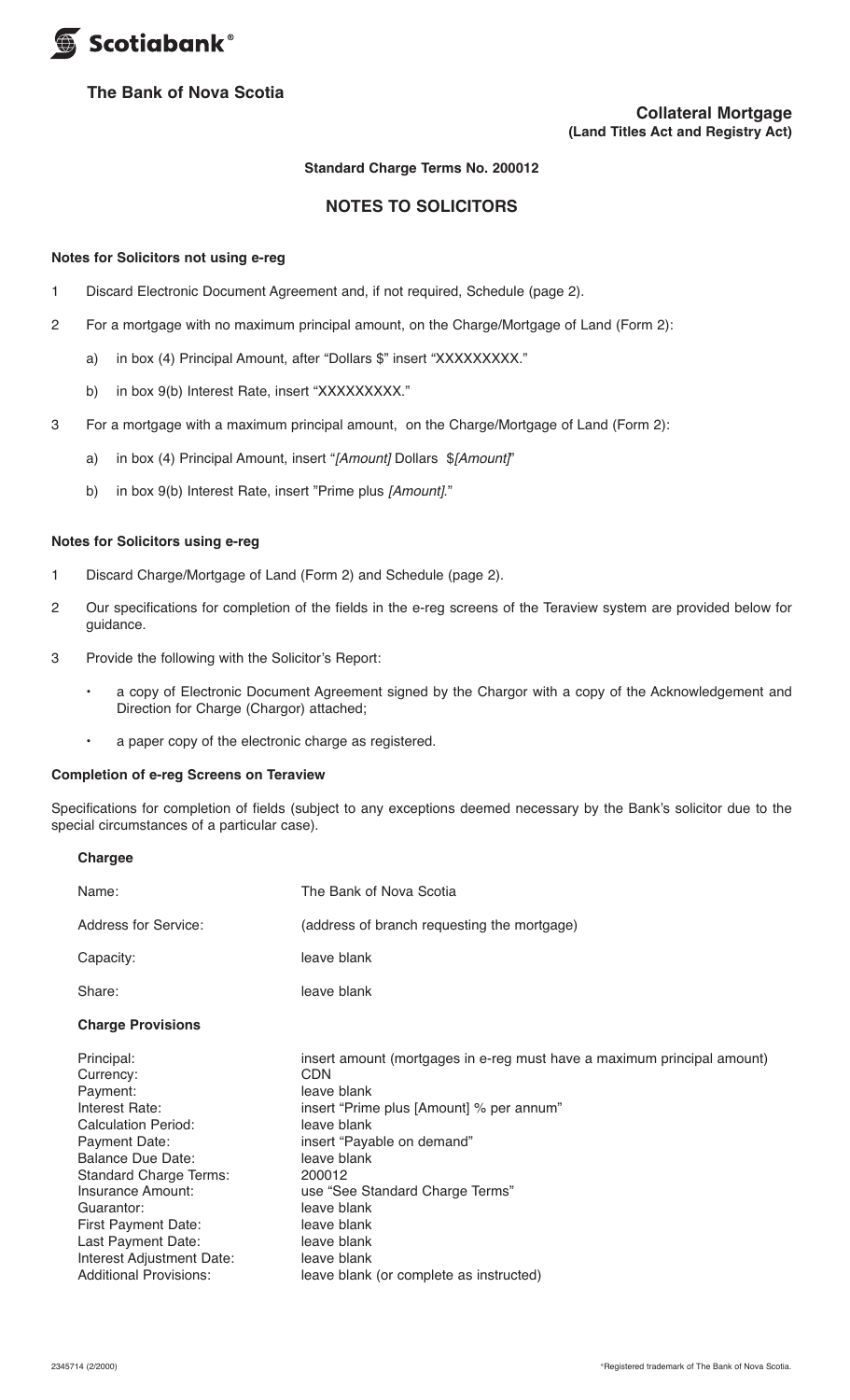

# **The Bank of Nova Scotia**

# **Collateral Mortgage (Land Titles Act and Registry Act)**

#### **Standard Charge Terms No. 200012**

### **ELECTRONIC DOCUMENT AGREEMENT**

- 1. **Meanings.** In this agreement, **You** are each person who has signed below. **We** are The Bank of Nova Scotia. **Direction** is an Acknowledgement and Direction, or form of it, attached to this agreement. **Property** means a property referred to in a direction. **Electronic document** means any electronic document affecting a property. Without limiting this, you agree that this will be so even if any of the following apply. The terms of the document differ from those set out in a direction or copy received by you. The document includes part of a property or other property. Or no direction for the document is attached to this agreement.
- 2. **Direction.** You agree that you have reviewed the information set out in each direction and that all information set out in the direction is accurate.
- 3. **Terms.** You agree to the terms set out in each electronic document and in any standard charge terms referenced in the document.
- 4. **Copy.** You acknowledge receipt of a print copy of each electronic document (or proposed electronic document), and a copy of any standard charge terms, referenced in each direction.
- 5. **Obligations.** You agree that the effect of each electronic document has been fully explained to you by your solicitor. You agree that, when the electronic document is registered, you will be a party to and be bound by the terms of the electronic document. You agree that, when the electronic document is registered, it has the same effect for all purposes as a document that is in writing and is signed by you. You also agree to be bound by each electronic document as if it were part of this agreement.
- 6. **Blank fields.** You agree that each electronic document will be complete even if it contains blank fields (these may be covered by standard charge terms). Nor does it imply that we do not have a right under another agreement (for example, a blank field for guarantor does not mean that we do not have a guarantee).
- 7. **Authority.** You and the persons signing this agreement authorize every person referred to below to complete any electronic document. You and those persons ratify every electronic document that has been completed. You agree as follows:
	- 1) The persons referred to above are a person to whom a direction is addressed, a member of a firm to which a direction is addressed, a person or firm that has represented you in dealings with us, or that has represented a person or firm that has represented you in dealings with us, a person purporting to act for a land registrar in completing an electronic document, and a person to whom any those persons has given any authority. Everything done through an account with the land registry system and used by any of those persons will be conclusively deemed to be done by the person.
	- 2) Completion of an electronic document described in this authority is conclusive evidence that the document is authorized by this agreement. An electronic document described in this authority will be conclusively deemed to be authorized, even if its completion contravenes any escrow or other agreement, and even if we or anyone acting for us actually knew of the contravention (or should after reasonable inquiries have known of the contravention).
- 8. **Consideration.** You are entering this agreement for other consideration and in consideration of one dollar paid by us to you (the receipt of which you acknowledge).

Dated \_\_\_\_\_\_\_\_\_\_\_\_\_\_\_\_\_\_\_\_\_\_\_\_\_\_, \_\_\_\_\_\_\_\_.

*Witness:* 

\_\_\_\_\_\_\_\_\_\_\_\_\_\_\_\_\_\_\_\_\_\_\_\_\_\_\_\_\_\_\_\_\_\_\_\_\_\_\_\_\_\_\_\_ \_\_\_\_\_\_\_\_\_\_\_\_\_\_\_\_\_\_\_\_\_\_\_\_\_\_\_\_\_\_\_\_\_\_\_\_\_\_\_\_\_\_\_\_ Name:

\_\_\_\_\_\_\_\_\_\_\_\_\_\_\_\_\_\_\_\_\_\_\_\_\_\_\_\_\_\_\_\_\_\_\_\_\_\_\_\_\_\_\_\_ \_\_\_\_\_\_\_\_\_\_\_\_\_\_\_\_\_\_\_\_\_\_\_\_\_\_\_\_\_\_\_\_\_\_\_\_\_\_\_\_\_\_\_\_ Name:

 $\_$  *Name of Corporation* By:

\_\_\_\_\_\_\_\_\_\_\_\_\_\_\_\_\_\_\_\_\_\_\_\_\_\_\_\_\_\_\_\_\_\_\_\_\_\_\_\_\_\_\_\_ \_\_\_\_\_\_\_\_\_\_\_\_\_\_\_\_\_\_\_\_\_\_\_\_\_\_\_\_\_\_\_\_\_\_\_\_\_\_\_\_ Name: Title:

\_\_\_\_\_\_\_\_\_\_\_\_\_\_\_\_\_\_\_\_\_\_\_\_\_\_\_\_\_\_\_\_\_\_\_\_\_\_\_\_\_\_\_\_ \_\_\_\_\_\_\_\_\_\_\_\_\_\_\_\_\_\_\_\_\_\_\_\_\_\_\_\_\_\_\_\_\_\_\_\_\_\_\_\_ Name: Title:

I/We have the authority to bind the corporation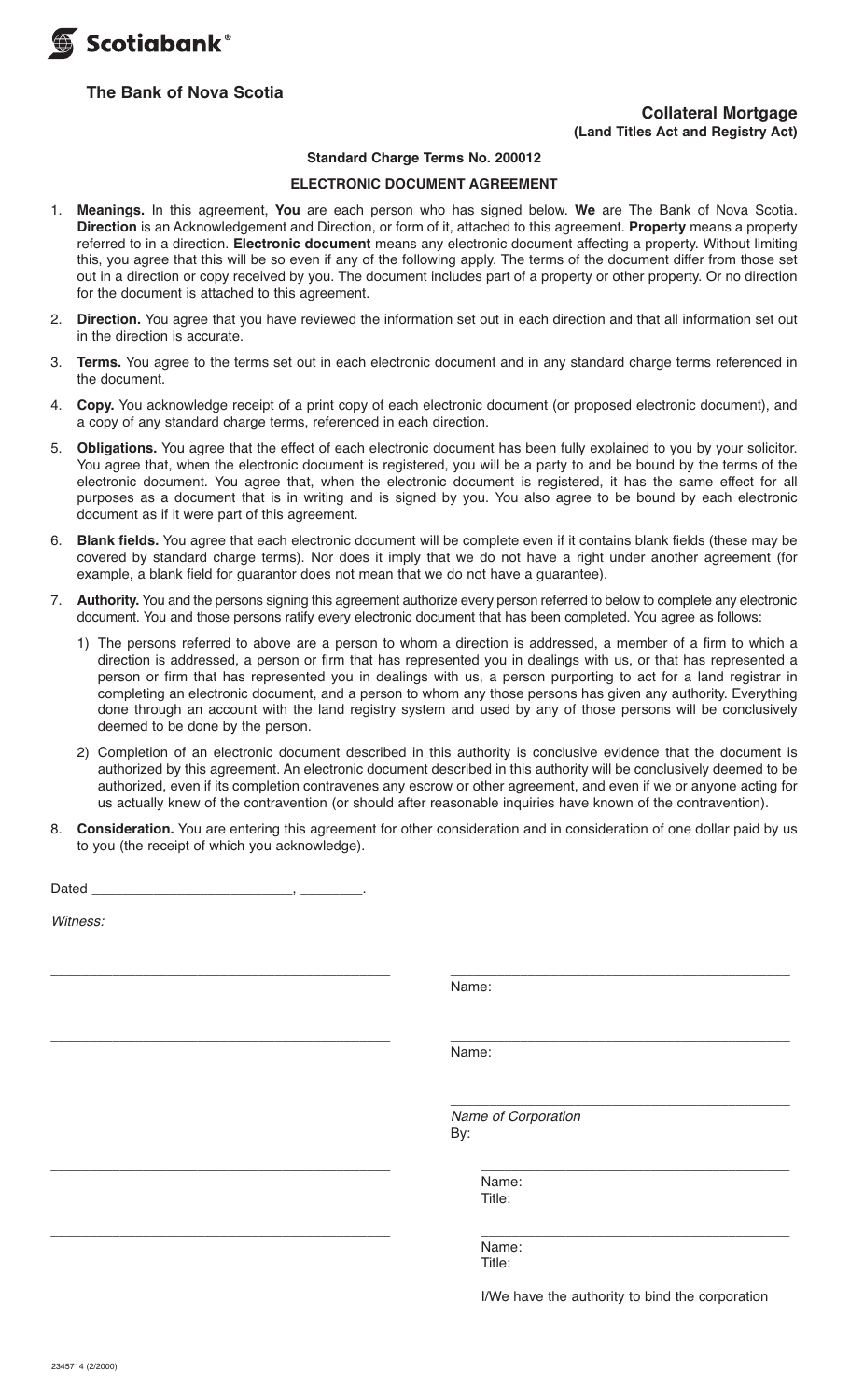| Province<br>Ontario<br><b>Scotiabank®</b>                                                                                                                                | <b>Charge/Mortgage of Land</b><br>Form 2 - Land Registration Reform Act                                                                                                                                                                                                                                         |                                    |
|--------------------------------------------------------------------------------------------------------------------------------------------------------------------------|-----------------------------------------------------------------------------------------------------------------------------------------------------------------------------------------------------------------------------------------------------------------------------------------------------------------|------------------------------------|
|                                                                                                                                                                          | Page 1 of<br>(2)<br><b>Land Titles</b><br>Registry<br>(1)                                                                                                                                                                                                                                                       | pages                              |
|                                                                                                                                                                          | Property<br><b>Block</b><br>Property<br>(3)<br>Identifier(s)                                                                                                                                                                                                                                                    | Additional:<br>See<br>Schedule     |
|                                                                                                                                                                          | <b>Principal Amount</b><br>(4)                                                                                                                                                                                                                                                                                  |                                    |
| FOR OFFICE USE ONLY                                                                                                                                                      | Dollars \$                                                                                                                                                                                                                                                                                                      |                                    |
|                                                                                                                                                                          | <b>Description</b><br>(5)                                                                                                                                                                                                                                                                                       |                                    |
|                                                                                                                                                                          |                                                                                                                                                                                                                                                                                                                 |                                    |
| New Property Identifiers                                                                                                                                                 |                                                                                                                                                                                                                                                                                                                 |                                    |
| Additional:<br>See                                                                                                                                                       |                                                                                                                                                                                                                                                                                                                 |                                    |
| Schedule<br><b>Executions</b>                                                                                                                                            |                                                                                                                                                                                                                                                                                                                 |                                    |
| Additional:                                                                                                                                                              |                                                                                                                                                                                                                                                                                                                 |                                    |
| See<br>Schedule                                                                                                                                                          |                                                                                                                                                                                                                                                                                                                 |                                    |
| (b) Schedule for<br>(6) This<br>Redescription<br>(a)<br>New Easement<br><b>Document</b><br>Plan/Sketch<br>Description<br><b>Contains</b>                                 | (7) Interest/Estate Charged<br>Additional<br>Fee Simple<br>Parties<br>Other                                                                                                                                                                                                                                     |                                    |
| (8) Standard Charge Terms - The parties agree to be bound by the provisions in Standard Charge Terms filed as number<br>acknowledge(s) receipt of a copy of these terms. | 200012                                                                                                                                                                                                                                                                                                          | and the Chargor(s) hereby          |
| (9) Payment Provisions<br>(a) Principal<br>(b) Interest                                                                                                                  | Calculation<br>(c)                                                                                                                                                                                                                                                                                              |                                    |
| Amount \$XXXXXXXXXXXXXXXXXXX<br>Y<br>D<br>Interest<br>M<br>Payment                                                                                                       | % per annum<br>Rate<br>Period<br>First                                                                                                                                                                                                                                                                          | xxxxxxxxxxxxxxxxxx<br>Υ<br>D<br>M  |
| Adjustment<br>(d)<br>(e)<br><b>XXXX</b><br>XX<br>XX<br>Period<br>Date<br>Last<br>Amount                                                                                  | (f)<br>Date                                                                                                                                                                                                                                                                                                     | Payment<br><b>XXXX</b><br>XX<br>ХX |
| Payment<br>(h)<br>of Each<br>(g)<br><b>XXXX</b><br>XX<br>XX<br>Date<br>Payment                                                                                           | XXXXXXXXXXXXXXXXXXXXXXXXXXXXXXXXXXXXX                                                                                                                                                                                                                                                                           | Dollars \$ XXXXXXXXXXXXXXX         |
| <b>Balance</b><br>(i)<br>XXXX<br>XX  <br>XX<br>Due Date                                                                                                                  | (i) Insurance See Standard Charge Terms                                                                                                                                                                                                                                                                         | Dollars \$ XXXXXXXXXXXXXXX         |
| (10) Additional Provisions<br>Charge Terms.                                                                                                                              | By signing this document, you are agreeing to the terms set out on this page, in any attached Schedule, and in our Standard Charge Terms No. 200012.<br>Although this document is a charge under the Land Registration Reform Act, it is referred to as a mortgage in any attached Schedule and in our Standard | Continued on<br>Schedule           |
|                                                                                                                                                                          | (11) Chargor(s) The chargor hereby charges the land to the chargee and certifies that the chargor is at least eighteen years old and that                                                                                                                                                                       |                                    |
|                                                                                                                                                                          |                                                                                                                                                                                                                                                                                                                 |                                    |
| The chargor(s) acknowledge(s) receipt of a true copy of this charge.<br>Name(s)                                                                                          | Signature(s)                                                                                                                                                                                                                                                                                                    | Date of Signature                  |
|                                                                                                                                                                          |                                                                                                                                                                                                                                                                                                                 | Υ<br>M<br>D                        |
|                                                                                                                                                                          |                                                                                                                                                                                                                                                                                                                 |                                    |
|                                                                                                                                                                          |                                                                                                                                                                                                                                                                                                                 |                                    |
|                                                                                                                                                                          |                                                                                                                                                                                                                                                                                                                 |                                    |
|                                                                                                                                                                          |                                                                                                                                                                                                                                                                                                                 |                                    |
| (12) Spouse(s) of Chargor(s) I hereby consent to this transaction.                                                                                                       |                                                                                                                                                                                                                                                                                                                 | Date of Signature                  |
| Name(s)                                                                                                                                                                  | Signature(s)                                                                                                                                                                                                                                                                                                    | M<br>Υ<br>D                        |
|                                                                                                                                                                          |                                                                                                                                                                                                                                                                                                                 |                                    |
| (13) Chargor(s) Address<br>for Service                                                                                                                                   |                                                                                                                                                                                                                                                                                                                 |                                    |
|                                                                                                                                                                          |                                                                                                                                                                                                                                                                                                                 |                                    |
| (14) Chargee(s)<br>THE BANK OF NOVA SCOTIA                                                                                                                               |                                                                                                                                                                                                                                                                                                                 |                                    |
|                                                                                                                                                                          |                                                                                                                                                                                                                                                                                                                 |                                    |
|                                                                                                                                                                          |                                                                                                                                                                                                                                                                                                                 |                                    |
| (15) Chargee(s) Address (Insert Branch Address)<br>for Service                                                                                                           |                                                                                                                                                                                                                                                                                                                 |                                    |
|                                                                                                                                                                          |                                                                                                                                                                                                                                                                                                                 |                                    |
| (16) Assessment Roll Number<br>City<br>Mun.<br>Map<br>of Property                                                                                                        | Par.<br>Sub.<br><b>Registration Fee</b>                                                                                                                                                                                                                                                                         | Fees                               |
| (17) Municipal Address of Property                                                                                                                                       | <b>NLY</b><br>(18) Document Prepared by:                                                                                                                                                                                                                                                                        |                                    |
|                                                                                                                                                                          |                                                                                                                                                                                                                                                                                                                 |                                    |
|                                                                                                                                                                          | OFFICE USE<br>FOR                                                                                                                                                                                                                                                                                               |                                    |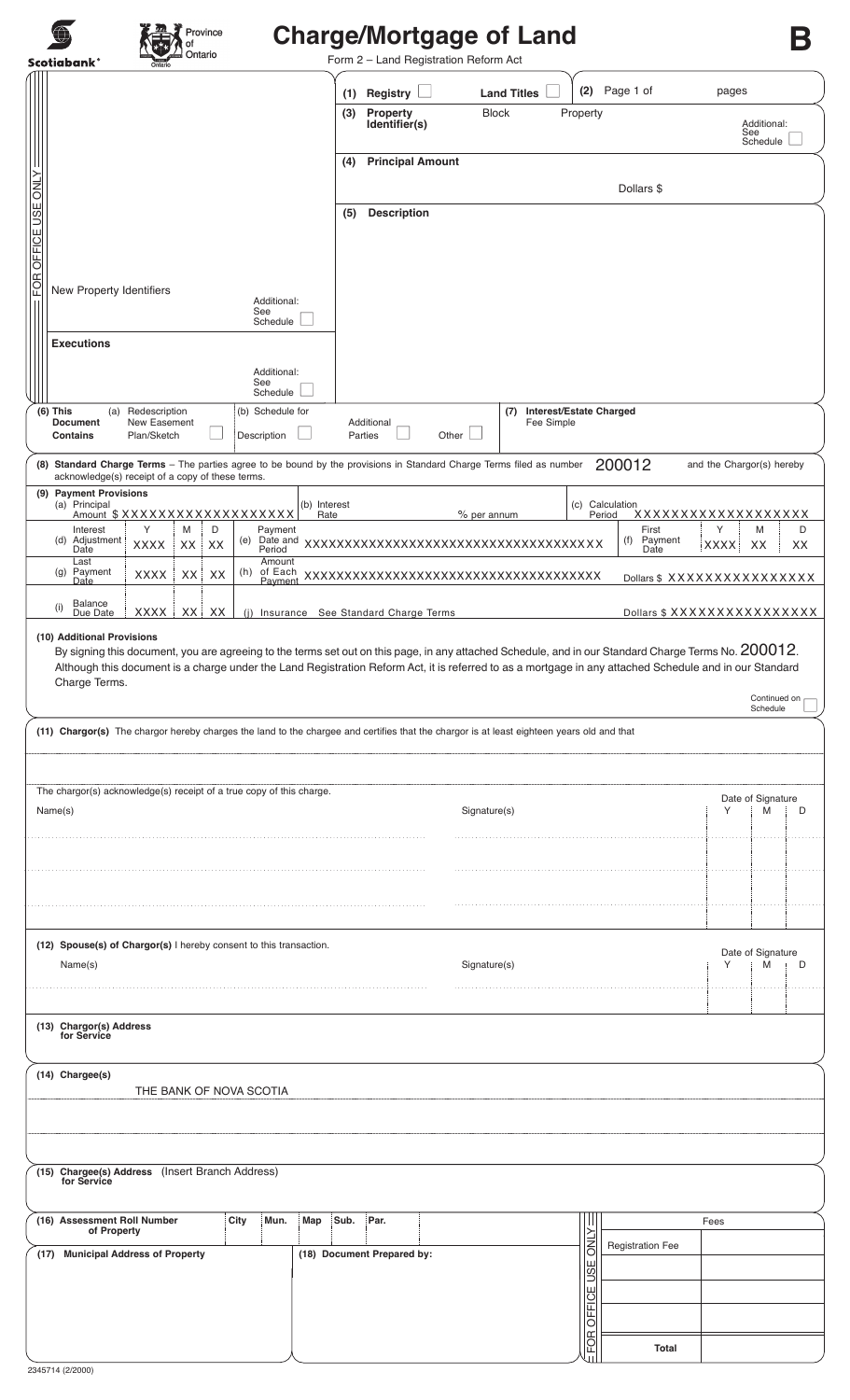**Collateral Charge/Mortgage (Land Titles Act and Registry Act)**

# **SCHEDULE**

**Land Registration Reform Act**

(1) Additional Property Identifier(s)

(2) Description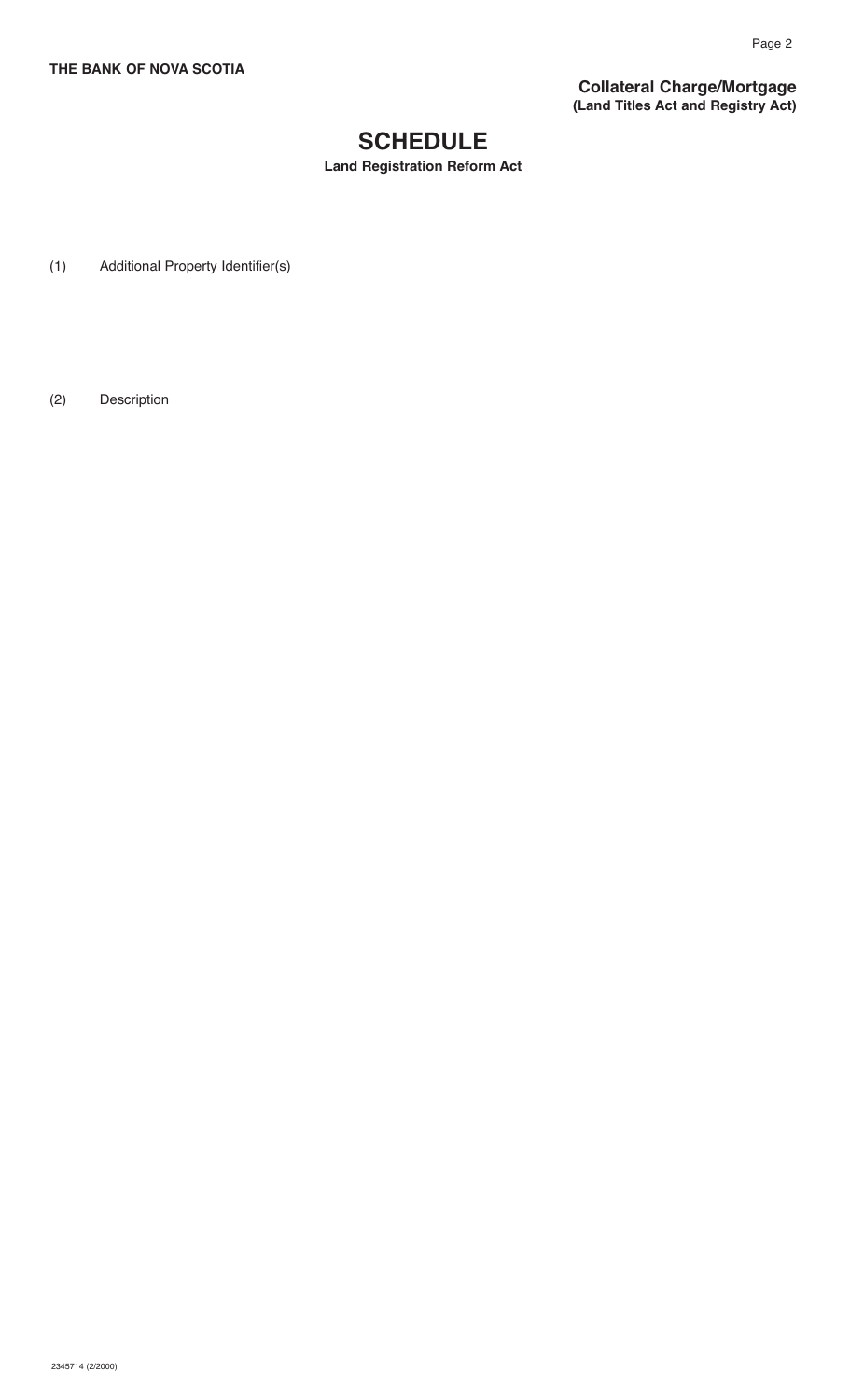

THE BANK OF NOVA SCOTIA **COLLATER STATES ASSESSED ASSESSED.** Collateral Mortgage **(Land Titles Act and Registry Act)**

> Form 1 Land Registration Reform Act

#### **STANDARD CHARGE TERMS NO. 200012**

#### 1. **DEFINITIONS**

 In this set of standard charge terms, in any schedules attached to a Charge/Mortgage of Land (Form 2) and in any charge registered electronically pursuant to the Land Registration Reform Act of Ontario, **mortgage** means the Charge/Mortgage of Land (Form 2) in which this set is referred by its filing number, any schedules attached to the Charge/Mortgage of Land and this set of standard charge terms or the charge electronically registered in which this set is referred by its filing number and this set of standard charge terms. **You** and **Your** mean each person who has signed the mortgage as Chargor. **We, our** and **us** mean The Bank of Nova Scotia, the Chargee. **Obligations secured** means the debts and liabilities described in these standard charge terms under the heading **Payment Provisions**. **Prime** means our Prime Lending Rate being a variable per annum reference rate of interest as announced and adjusted by us from time to time for loans made by The Bank of Nova Scotia in Canada in Canadian dollars. **Property** means the property described in the mortgage and anything else included under the heading **Description of Property Covered** in these standard charge terms. The mortgage is made in pursuance of the Mortgages Act and is registered in accordance with the Land Registration Reform Act of Ontario. **Sign** includes becoming a party to a document registered electronically.

#### 2. **PAYMENT PROVISIONS**

- (a) You charge the property covered by the mortgage with payment to us on demand of all of the debts and liabilities described in paragraph (e).
- (b) Where the mortgage sets out a principal amount that applies to all of the debts and liabilities described in paragraph (e), the charge is limited, as to amounts other than interest, to a maximum of the principal amount so set out, plus the additional amounts payable under the heading **We may recover our expenses** in this set of standard charge terms.
- (c) Where the mortgage sets out an interest rate that applies to all of the debts and liabilities described in paragraph (e), the charge is limited, as to interest, to a maximum of the interest at the rate so set out, and interest on overdue interest at the same rate. If the mortgage sets out how that interest rate is calculated or payable, the interest and overdue interest will be calculated and payable in that way, both before and after maturity, default and judgment. If the mortgage does not set out how that interest rate is calculated or payable, the interest and overdue interest will be calculated and payable monthly, both before and after maturity, default and judgment. The interest will be calculated for the actual number of days elapsed. The interest rate under the heading **We may recover our expenses** does not apply to all of the debts and liabilities described in paragraph (e).
- (d) If the debts and liabilities described in paragraph (e) exceed any limits set out in paragraph (b) or (c), we may decide what part of them is secured by the mortgage.
- (e) The debts and liabilities referred to above are all debts and liabilities, present or future, direct or indirect, absolute or contingent, matured or not, at any time owing by you to us or remaining unpaid by you to us, in any currency, whether arising from dealings between you and us or from any other dealings or proceedings by which we may be or become in any manner whatever your creditor, and wherever incurred, and whether incurred by you alone or with another or others and whether as principal or surety.

### 3. **DESCRIPTION OF PROPERTY COVERED**

 Any buildings on the property described in the mortgage and any other property that is at any time attached or fixed to the land or buildings or placed on and used in connection with them is covered by the mortgage. Additions, alterations and improvements to the buildings are also covered by the mortgage.

#### 4. **OUR SECURITY**

#### (a) **What the mortgage does**

 Except where your interest in the property is as a tenant under a lease, you hereby grant and mortgage your entire interest in the property to us, as security for the payment of the obligations secured. This means you give your entire interest in the property to us and our successors and assigns (called our legal representatives) and which includes anyone to whom this mortgage is transferred in any way.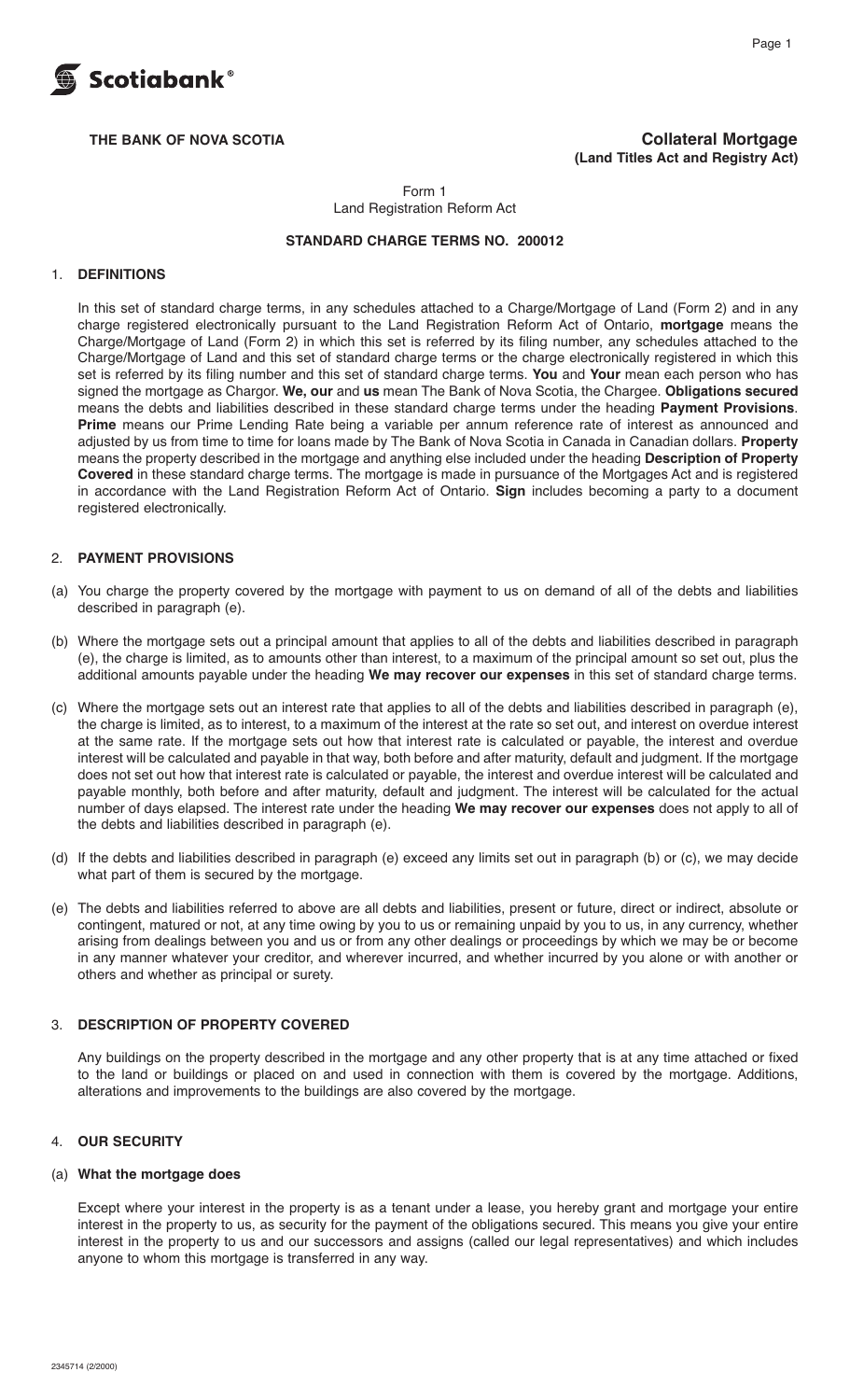Where your interest in the property is as a tenant under a lease, you give us the following security. You charge the leasehold interest to us, where you can do so without assigning it to us. You sublease the property to us for and during the unexpired residue of the term of years of the lease, except the last day of the term. You will hold every other interest of yours under the lease in trust for us, including any right of renewal or right to purchase. You will transfer the interest to us or anyone we may name, if we ask you to do so. We may at any time in writing and without cause remove any trustee and appoint a new trustee or trustees of the trust of the interest, and vest the interest to the new trustee. You will not, without our prior written consent, allow your interest to become merged in the landlord's interest, and if you acquire that interest you will give us security over it. You will exercise any option granted by the lease to purchase the property or renew the lease if and when we ask you to do so, and thereafter do everything needed to complete the purchase of the property or renew the lease. You will give us security over the property purchased or the renewed lease. Where you are to give us security under this paragraph, it must be on the same terms as the mortgage. You irrevocably appoint us your attorneys to do any of the things you must do under this paragraph, but we are under no obligation to do them. We may authorize anyone to exercise this power for us.

 The mortgage secures a current or running account. Although the mortgage is not satisfied or discharged by any intermediate payment of all or part of the obligations secured but is a continuing security for payment of the obligations secured, our interest in the property under the mortgage will end when:

- (i) you have repaid the obligations secured on our demand and repaid all additional amounts to which we may become entitled under the mortgage, and
- (ii) you have fulfilled all of your other obligations to us under the mortgage, and
- (iii) we have delivered to you a discharge of the mortgage.

 You may remain in possession of the property as long as you are not in default under any of the obligations secured or under any agreements evidencing or securing the obligations secured and as long as you meet all your other obligations to us under the mortgage.

#### (b) **Your title to the property**

 Except where you have provided to us a copy of a lease showing that your interest in the property is as a tenant under a lease, and we have accepted that the mortgage is of your interest under the lease, you certify that you own the property; that you have the right to charge the property to us; and that there are no restrictions, limitations or encumbrances on your title to the property or on your ability to charge the property to us, except as set out in this mortgage or as disclosed by the records of the land registry office and accepted by us. You agree not to do anything that will interfere with our interest in the property, and to sign or otherwise execute any other documents which we think are necessary to charge to us your interest in the property.

 Where you have provided to us a copy of a lease showing that your interest in the property is as a tenant under a lease, and we have accepted that the mortgage is of your interest under the lease, you certify as follows. You are entitled to the term of years created by the lease, and any options to purchase or renew granted by the lease. The lease is valid and in force. The person that created every interest on which the lease depends had a good title to the interest required to create a valid interest, free from encumbrances. The tenant's obligations are complied with. You have the right to sublease the property to us and create a trust of every other interest under the lease, including any right of renewal or right to purchase. You have obtained the necessary consent to do so. There are no restrictions, limitations or encumbrances on your title to the term and options or on your ability to sublease the property to us or create the trust of every other interest under the lease, including any right of renewal or right to purchase, except as set out in the lease or in the mortgage. You agree not to do anything that will interfere with our interest in the property, and to sign or otherwise execute any other documents which we think are necessary to sublease the property to us and create the trust set out above.

#### (c) **Effect of the mortgage on other obligations**

 The mortgage does not release you from or alter any of your other obligations to us or agreements with us. The mortgage does not affect any other security we hold for the payment of the obligations secured, or any other right we may have to enforce the payment of the obligations secured. Our acceptance of the mortgage or our giving credit secured by the mortgage does not mean we must make credit available or continue to do so.

#### (d) **Effect of sale or transfer of property**

 If you sell or transfer the property or any part of it or any interest in the property or any part of it, then, at our option, you will immediately pay to us all of the obligations secured under the mortgage and, if we do not require you to pay to us the obligations secured under the mortgage, your continued liability and responsibilities under the mortgage and our rights against either you or anyone else who is liable for the payment of any of the obligations secured are not affected.

#### (e) **Effect of subdivision**

 If the property is subdivided, each part of the property will secure payment of the total amount of the obligations secured.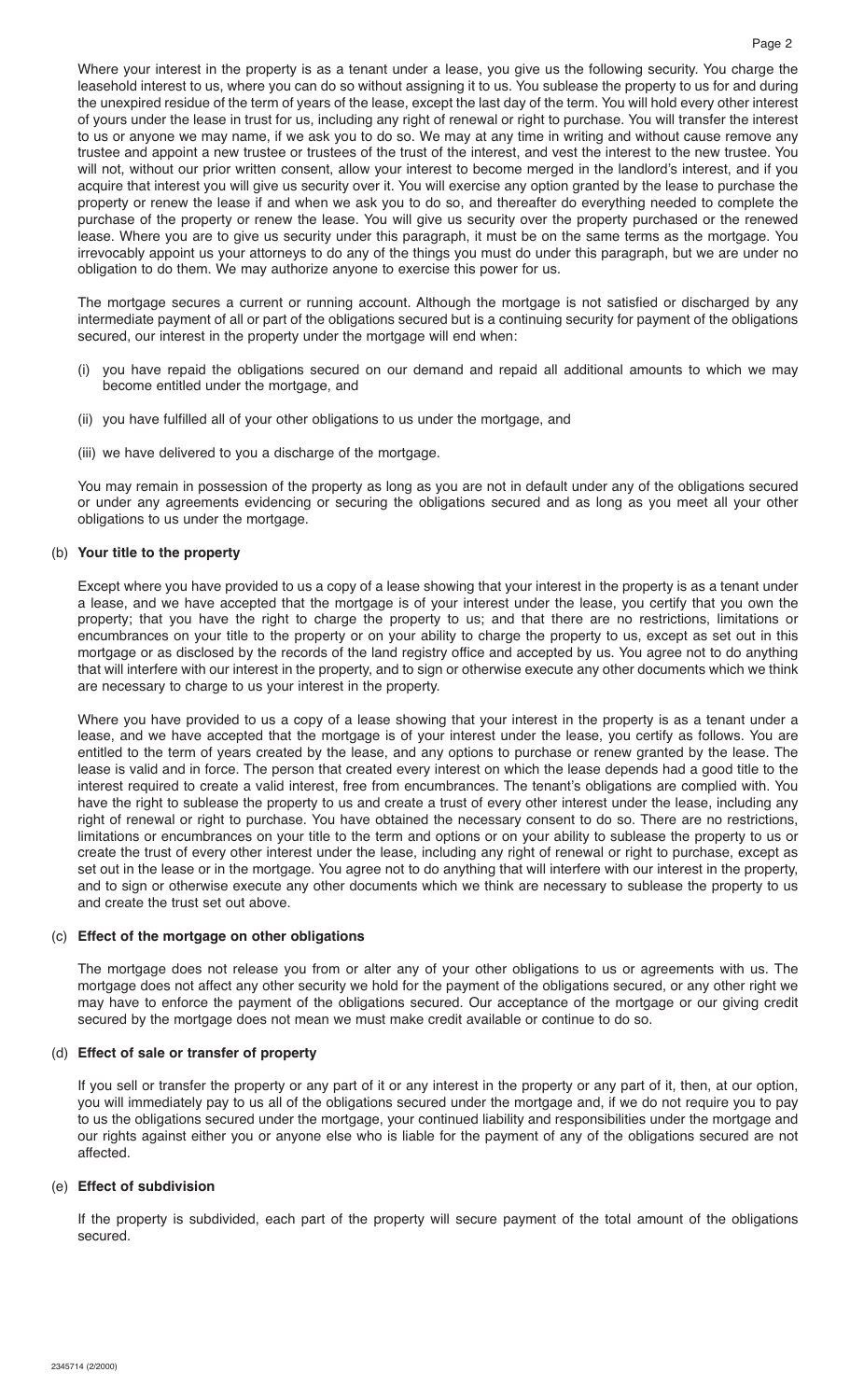### 5. **YOUR RESPONSIBILITIES AS TO THE PROPERTY**

#### (a) **Taxes and other charges**

 You will pay all taxes on the property when they are due. You will immediately give us a receipt showing that they have been paid if we ask for it. You will pay all charges, mortgages, liens and other encumbrances on the property when they are due and comply with your other obligations under them. If you do not pay any taxes, charges, mortgages, liens or other encumbrances when they are due, we may pay them and charge to you the amount paid as an additional amount secured under the mortgage. In this paragraph, "taxes" include all present and future taxes, rates, levies, charges, rents, assessments, statute, labour or other impositions on the property or on any person in respect of the property.

#### (b) **Insurance**

 You will insure with an insurer satisfactory to us and under a policy satisfactory to us all buildings covered by the mortgage against loss or damage by fire, extended perils and other perils usually covered in fire insurance policies. If there is a boiler or a sprinkler system in those buildings, your insurance must cover loss or damage caused by the boiler and equipment operated by it or caused by the sprinkler system. You will insure against any other risks which we require you to insure against. The buildings must be insured for their replacement cost in Canadian dollars.

 If we think it is necessary we can require you to cancel any existing insurance on the property, and to provide other insurance which meets our approval. You will assign any insurance you have on the property, or the proceeds of that insurance, to us at our request. You must give us proof that you have insured as required above and you must at least 10 days before any insurance expires or is terminated give us proof that you have renewed or replaced it. If you fail in any way to comply with these obligations, we may (but we are not obliged to) obtain insurance on your behalf and charge the amount of any premium to you as an additional amount secured under the mortgage. If loss or damage occurs, you will provide us with all necessary proofs of claim and do everything else necessary to enable us to obtain payment of insurance proceeds. Insurance proceeds may, in whole or in part, at our option, be used to rebuild or repair damaged buildings or be used to reduce all or part of the obligations secured.

#### (c) **Keeping the property in good condition**

 You will keep the property in good condition and make any repairs that are needed. You will not do anything, or let anyone else do anything that lowers the value of the property. If you do not keep the property in good condition, or if you do anything, or anyone else does anything, that lowers the value of the property, we may make any needed repairs and charge the cost of them to you as an additional amount secured under the mortgage.

#### (d) **Construction of buildings**

 Expressions in this paragraph have the same meanings as in the Construction Lien Act as amended or re-enacted; **improvement** includes construction, alteration, repair and demolition. If any improvement is made to the property you must inform us in writing immediately if it has started and otherwise before it is started. You agree that any improvement to the property will occur only according to contracts, plans and specifications approved in writing by us in advance. You must complete any improvement to the property as quickly as possible. You must comply with all of your legal obligations as to payment of the price for any improvement to the property and provide us with proof of compliance when we ask for it; we may withhold any advance until we are satisfied that you have complied. If you fail to comply with any of your obligations to us under the mortgage, we may obtain an order vacating any construction lien, or obtain or provide a financial guarantee bond or other security, if we consider that necessary to facilitate enforcement of the mortgage, and we may charge our expenses of doing so to you as an additional amount secured under the mortgage. Those expenses will include our charges for providing a bond or security if we provide it. You authorize us to provide information about the mortgage to any person claiming a construction lien on the property, as required by law.

#### (e) **Legal requirements**

 You will observe and conform to all laws and requirements of any government authorities relating to the property. If you fail in any way to comply with these laws and requirements, we may (but are not obliged to) comply with them on your behalf and charge our expenses of doing so to you as an additional amount secured under the mortgage.

#### (f) **Condominiums**

 The following provisions apply to any condominium unit that is part of the property. In the mortgage, the Condominium Act as amended or re-enacted is called the "Act." Expressions used in provisions of the mortgage dealing with a condominium unit which are the same as those in the Act have the same meaning as those in the Act, except that the expression "condominium property" has the same meaning as the word "property" in the Act.

 (i) You will comply with the Act and the declaration, by-laws and rules of the corporation. You will provide us with proof of your compliance from time to time as we may request. You will forward to us copies of any notices, assessments, by-laws, rules and financial statements of the corporation. You will provide us, on request, with any other documents and information that you receive from the corporation or are entitled to receive. You will maintain all improvements made to your unit and repair them after damage.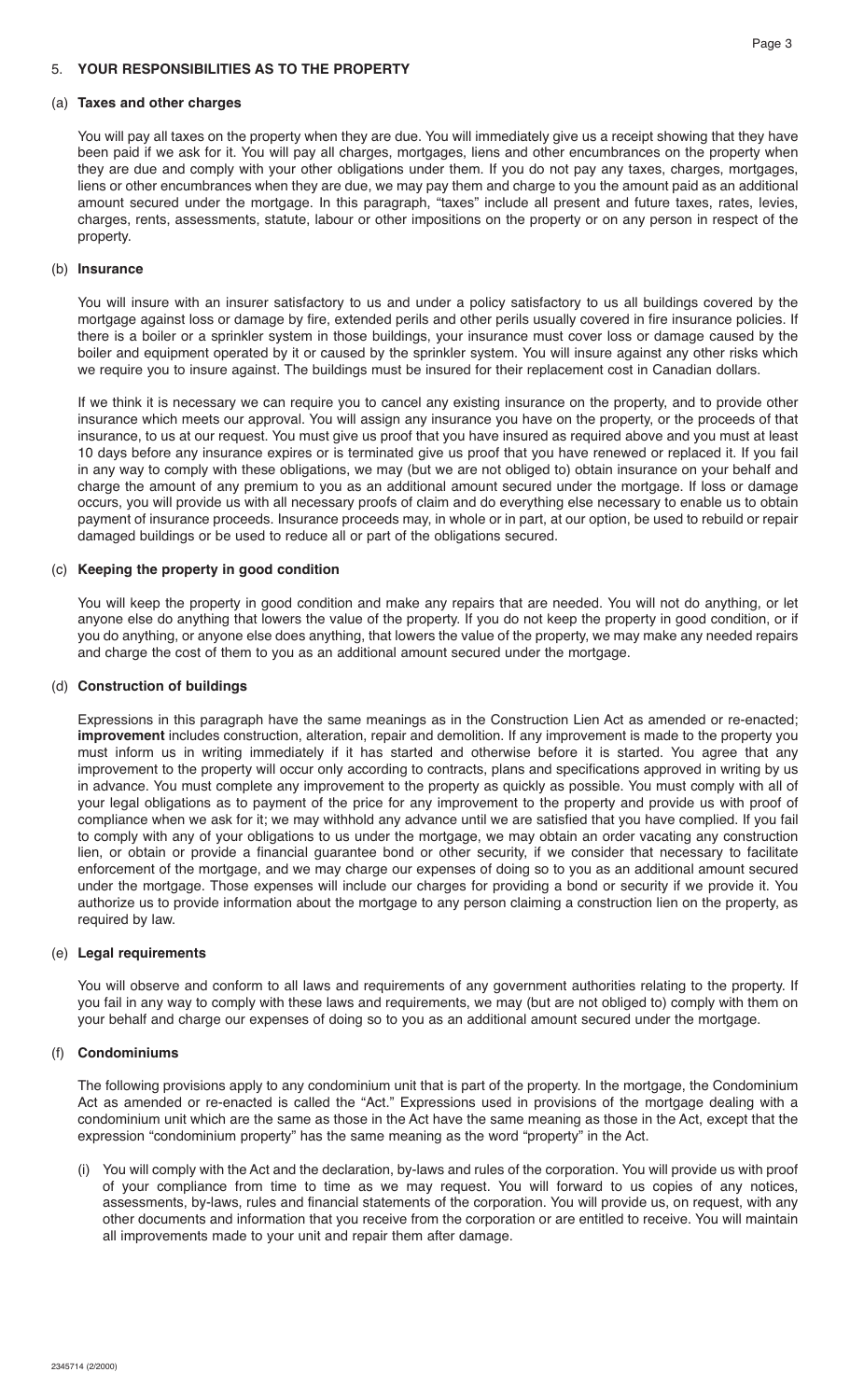- (ii) You will insure all improvements which you or previous owners have made to your unit and insure your common or other interest in buildings which are part of the condominium property or assets of the corporation if the corporation fails to insure the buildings as required by the Act and the declaration, by-laws and rules of the corporation. These obligations are in addition to your obligations as to insurance under the heading **Insurance** as far as they apply to a condominium unit.
- (iii) You authorize us to exercise your rights under the Act to vote and to consent. If we do not exercise your rights, you may do so, but you will do so according to any instructions we may give you. We may at any time revoke any arrangement we make for you to vote or to consent. You also authorize us to inspect the corporation's records. Nothing done under this paragraph puts us in possession of your property.
- (iv) If you do not comply with the Act and the declaration, by-laws and rules of the corporation, we may comply with them and charge our costs of doing so to you as an additional amount secured under the mortgage. If we exercise our right to pay common expenses, we can accept statements that appear to be issued by the corporation as conclusive evidence of the amount of those expenses and the dates they are due. You will pay us on demand as additional amounts secured under the mortgage our expenses in relation to any by-law, resolution, rule or other matter (other than one for which only a vote of the majority present at the meeting is required), the enforcement of our right to have the corporation or any owner comply with the Act and the declaration, by-laws and rules of the corporation and our exercising any voting rights we may have.

#### (g) **Tenant's Obligations**

 The following additional provisions apply where your interest in the property is as a tenant under a lease. You will pay all rent and other amounts due under the lease when they are due. You will immediately give us a receipt showing that they have been paid if we ask for it. You will comply with your other obligations under the lease. If you do not pay rent or other amounts due under the lease or comply with your other obligations under the lease, we may comply with them and charge the cost of doing so to you as an additional amount secured under the mortgage. You will not surrender the lease or make any changes to the lease without first obtaining our written consent. You will notify us immediately if your landlord advises you of early termination or takes any steps to effect termination of the lease.

# 6. **ASSIGNMENTS OF LEASES AND RENTS**

 You assign to us the full benefit of the lessor's interest, and you irrevocably appoint us as your attorney to exercise the lessor's rights, under every present or future lease of the whole or any part of the property.

 You assign to us the full benefit of, and you irrevocably appoint us as your attorney to collect, all rents and other monies payable from time to time under every present or future lease of the whole or any part of the property, together with the benefit of all covenants, agreements and terms contained in the lease, and the lessor's rights in respect of the lease, including a guarantee or indemnity, a security and a right to insurance.

 You will perform and comply with all lessor's obligations contained in every lease referred to in this section. You will on our request deliver to us a further assignment in registrable form. You will deliver to us on our request an executed copy of every such lease. You will also execute and deliver to us all such notices and other documents as may be required in order to render every assignment effective in law.

 You agree that none of our rights or remedies under the mortgage will be delayed or in any way hindered or prejudiced by the assignment or by any act of ours relating to it. We are not obliged to collect any rent or other income from your property nor to comply with or enforce any covenant, agreement and term of any lease or agreement. Nothing we do under this section shall make us a mortgagee in possession of the property. We need only account for rents we actually receive, less reasonable collection charges. We may apply such rents to the repayment of the obligations secured.

#### 7. **ENFORCING OUR RIGHTS**

 If you fail to comply with any of your obligations under the mortgage, or if any part of the obligations secured is not paid when due, or if an event of default occurs under any agreement that relates to the obligations secured, we may enforce our rights in any of the ways set out below. These provisions do not limit any other rights given to us by law or the mortgage. We may enforce this and any other security we may have for any of the obligations secured, and enforce our rights under the mortgage, at the same time or at different times and in any order we choose.

#### (a) **You will make immediate payment**

 You will immediately pay to us all of the obligations secured if any part of the obligations secured is not paid when it is due or if you fail to comply with any of your obligations under the mortgage or any other agreement to which you and we are parties.

#### (b) **We may sue you**

We may take such legal action as is necessary to collect the obligations secured.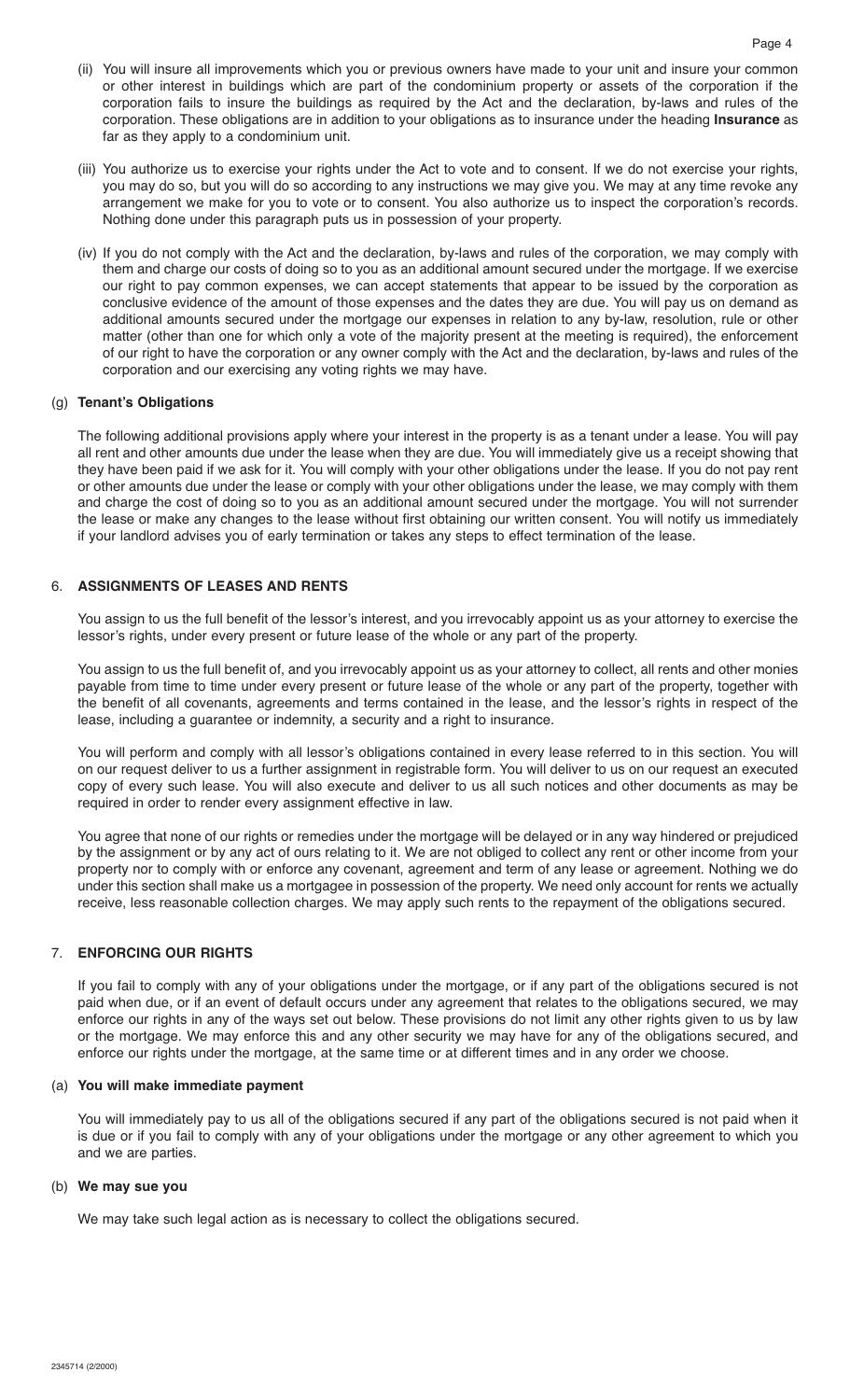#### (c) **We may take possession of the property and collect rents**

 We may take and keep possession of the property, collect rents from it, and manage it or lease it or any part of it. You certify that we will have the right to take possession of the property or collect the rents from it.

#### (d) **We may sell or lease the property**

 If you do not repay the obligations secured within 15 days after we have demanded payment of them, we may take possession of the property and lease the property without notice or we may upon 35 days' notice to you sell the property or we may apply to the appropriate court for permission to sell the property, or your interest in it, without notice.

 After we are in a position to sell the property, or your interest in it, or lease the property, we may sell or lease at any time, in any way, and on any terms which we think are reasonable. If we sell on credit, we need not account for the proceeds until we receive them. We may sell anything on the land separately from the land itself. We may buy in, rescind or vary contracts of sale and resell at any time, in any way, and on any terms which we think are reasonable. When we sell we can transfer to the buyer every interest in the property which you had power to dispose of.

We will use the proceeds of sale or lease to reduce or repay the obligations secured and will pay you any balance remaining after all claims have been satisfied. If the amount we receive from the sale or lease is less than what you owe, you will immediately pay the difference to us.

 You agree that a buyer or lessee may pay all of the money due under a sale or lease to us without seeing to the application of the money. You agree that a buyer or lessee under a sale or lease by us will receive a good title to the property or a valid lease of the property. You will not make any claims concerning the sale or lease against the buyer or lessee or their successors in title. If you do have any claims concerning a sale or lease by us, you will make them only against us and only for money damages.

#### (e) **We may foreclose or sell through the courts**

 We may commence court proceedings to foreclose the property, or your interest in it. If we obtain a final order of foreclosure, the property, or your interest in it, will by law become our property. We may also ask a court to order a sale of the property, or your interest in it. We may also ask a court to appoint a receiver (or receiver and manager) of the property.

#### (f) **We may appoint a receiver**

 We may appoint in writing a receiver (or receiver and manager), on any terms (including remuneration) that we think are reasonable, to collect any income from the property. We may make the appointment even if we have taken possession of the property. We may also, in writing, remove a receiver appointed by us and appoint a new receiver. The receiver is considered to be your agent and not ours; his defaults are considered your defaults and not ours. Nothing done by the receiver puts us in possession of the property or makes us accountable for any money except money we actually receive.

 The receiver has the right to use any legal remedy (taken in your name or our name) to collect the income from the property; take possession of the property or part of it; manage the property and any business conducted on the property and maintain the property in good condition; lease the property or any part of it; enforce any of our other rights under the mortgage which we delegate to him; and borrow money on the security of the property in priority to the mortgage for these purposes.

#### (g) **We may recover our expenses**

You will pay us on demand, as additional amounts secured under the mortgage:

- (i) every amount or expense that we may charge to you as an additional amount secured under any other term of the mortgage,
- (ii) our expenses incurred in negotiating the mortgage, investigating title to the property and preparing and registering the mortgage,
- (iii) our expenses incurred in collecting payment after default of the obligations secured, and
- (iv) our expenses incurred in enforcing our rights under the mortgage,

 including our reasonable legal fees on a solicitor and own client basis and interest on the total amount of those amounts and expenses from the date we incur them to the date you pay them to us at a rate of interest equal to Prime plus 2 % per annum, calculated on a daily basis and payable monthly, both before and after maturity, default and judgment, and interest on overdue interest at the same rate and calculated and payable in the same way. We may deduct the amounts, expenses and interest from any money we owe you.

#### (h) **Other**

We may take any other remedies available to us under law.